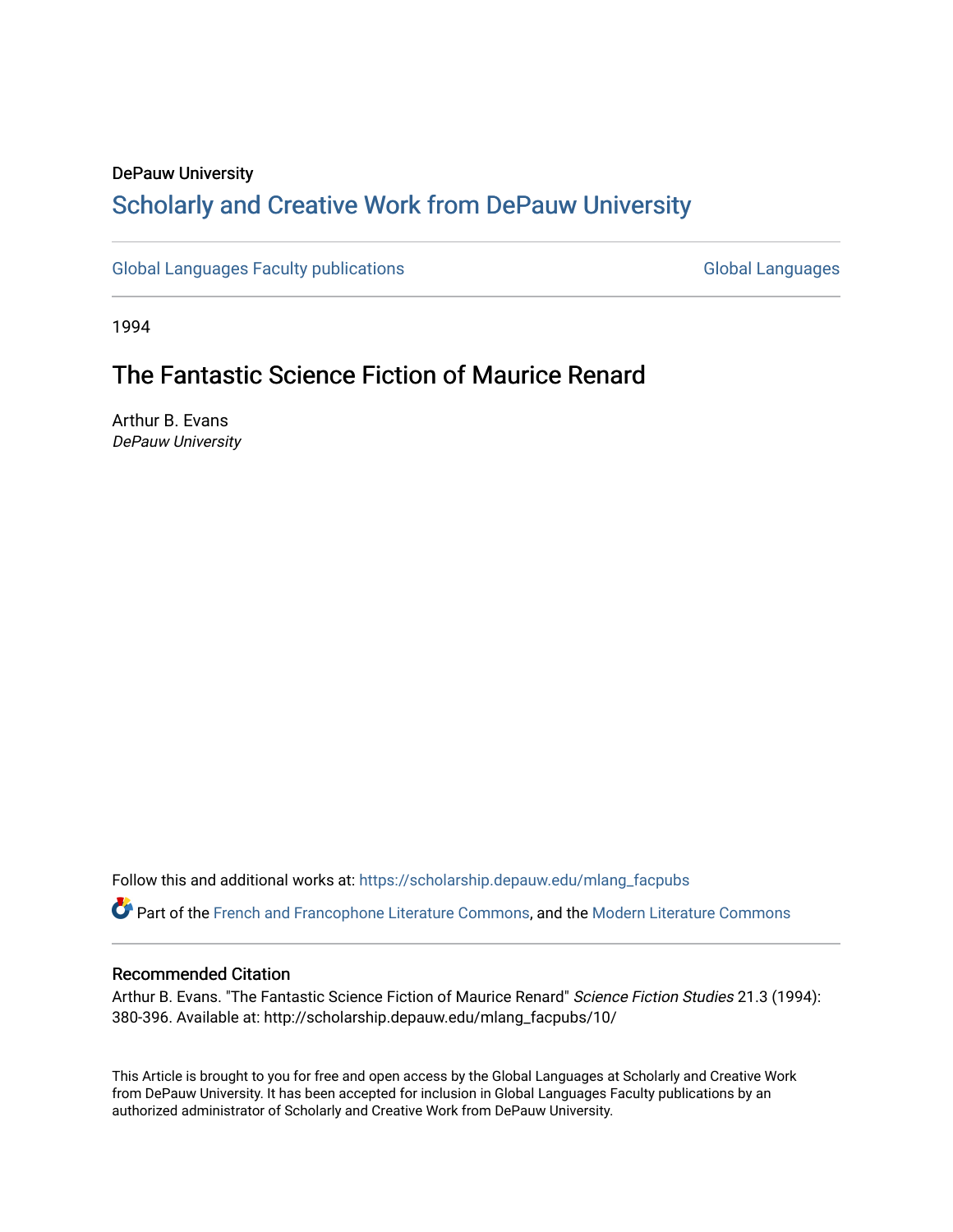### **Arthur B. Evans**

### **The Fantastic Science Fiction of Maurice Renard**

Written during the latter half of that "Golden Age" of French speculative fiction which stretched from 1880 to 1940, the sf of Maurice Renard (1875- 1939) occupies a rather paradoxical niche in the history of sf. Not only has it received starkly unequal treatment by literary critics in the US and in France, but also its highly heterogeneous character tends to challenge our more modern theories of genre specificity when defining the sf canon.

For example, most European and French-Canadian sf scholars generally hold the work of Maurice Renard in very high esteem: Versins calls him "the best French sf writer of the years 1900-1930" (734), another critic describes Renard's short stories as "among the most gripping in French literature" (Bridenne 211), and another notes that Renard was "the first French author of the genre to see himself cited in René Lalou and Henri Clouard's *History of Literature*" (Van Herp 110). In contrast, Anglo-American sf critics have to my knowledge *never* written a single serious article on Maurice Renard, apart from those brief entries in various sf histories and encyclopedias.<sup>1</sup> Why not? Doubtless in large part because of the lack of decent English translations of his works. Like those of many other foreign sf writers, the English translations of Renard are either non-existent or very poor in quality.<sup>2</sup>

But it also seems within the realm of possibility to attribute this lack of scholarship on Renard to another cause. For the average Anglo-American sf scholar, Renard's oeuvre itself may prove to be somewhat disconcerting: as I have argued elsewhere, many if not most of his works reflect a kind of "fusing together...of speculative Wellsian sf with Hoffmannesque horror" (259). Modern critics may ask: "Where do we classify such hybrid fictions? In what historical, generic, or theoretical context do we discuss them?" Of the major French sf writers of this period—including Albert Robida, Rosny aîné (the Elder), Gustave Le Rouge, José Moselli, Régis Messac, and Jacques Spitz—the science-fiction works of Maurice Renard seem to be the least "pure" in terms of how we have come to define sf. Reminiscent most often of the tales of Edgar Allan Poe (who had a huge influence on Renard as a youth), Renard's fiction seems continually to cross the line into Gothic horror, mythological fantasy, detective fiction, and the fantastic in general.

First, I will begin this overview of Maurice Renard's "fantastic sf" with a discussion of his life and his literary ideas. Next, I will examine his sf novels (which are, as a rule, more science-oriented) and his many short-story collections (which are often more supernatural in content and tone). Lastly and in conclusion, a reevaluation of Renard's oeuvre as a whole will be offered, along with a selected bibliography of primary and secondary works by and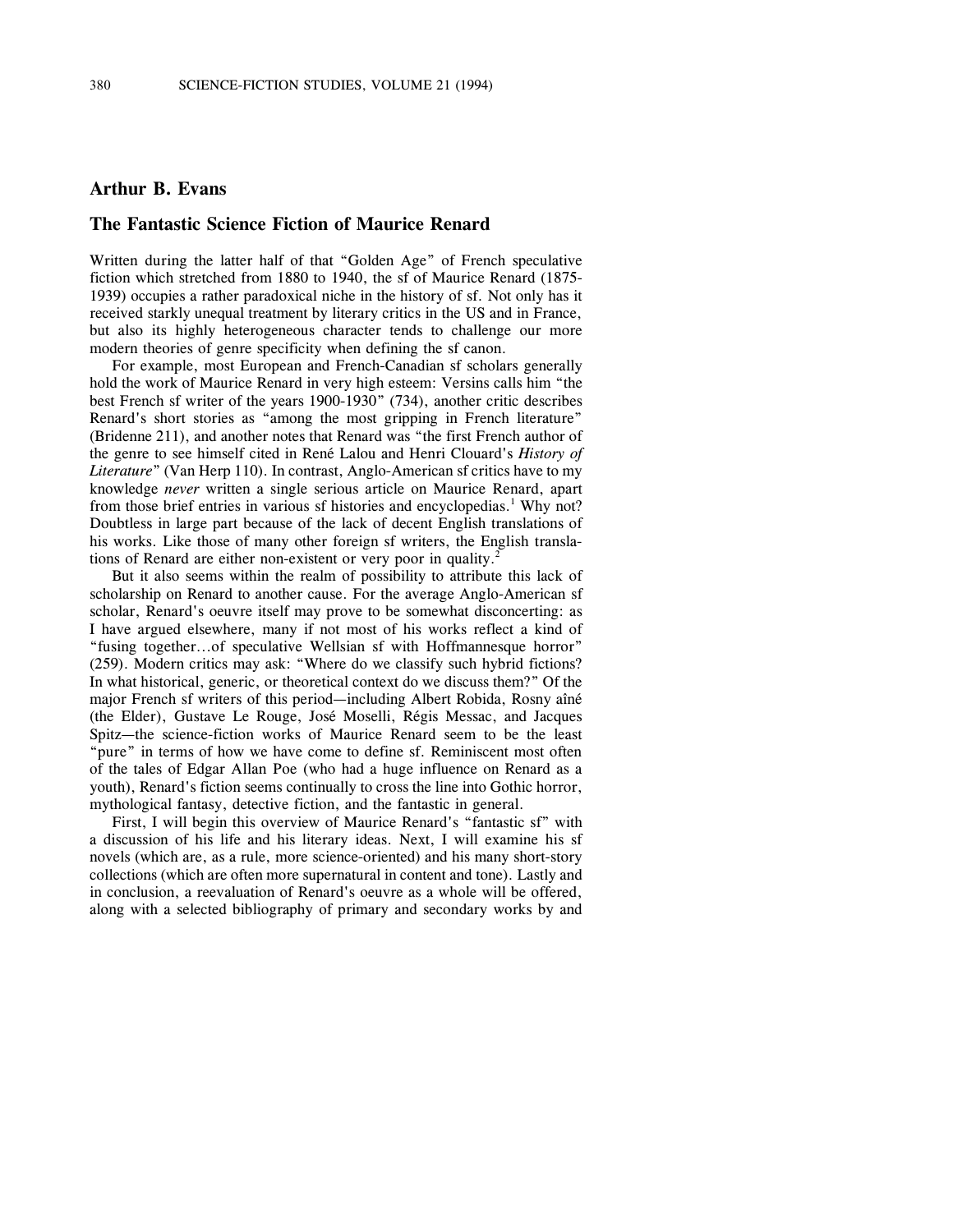about him. In this essay, for the sake of brevity, I will not discuss Renard's abundant poetry, his non-sf essays, detective fiction, historical romances, or other writings which do not directly pertain to sf (broadly defined).

Renard was one of many French sf writers of the early twentieth century who was both a journalist and a prime contributor to the thriving pulps of the period. But contrary to most, he lived neither in social obscurity nor exclusively by his pen. The son and grandson of well-to-do bourgeois attorneys, Maurice Renard was born in Châlons-sur-Marne on February 28, 1875 into a family that was rich in property and well respected in Third Republic French society. During his pampered childhood he lacked for nothing. But he frequently managed to chagrin his elders with his unrestrained impetuosity, his rebellious nature, and his passionate taste for the unusual. It is said that, in his teens, he one day discovered the tales of Edgar Allan Poe (masterfully translated by Baudelaire in 1856), and it changed his life forever. In the words of one of Renard's biographers:

And all those unbridled fires of his youthful imagination suddenly find their counterpart in these masterpieces of the Strange by the American genius. He is swept away...and becomes obsessed with tales of the supernatural. ...he reads Hoffmann, the Scandinavian storytellers, Erckmann Chatrian. From this early age, the literary destiny of Maurice Renard is fixed.<sup>3</sup>

But Renard's subsequent dreams of a career in literature—much like those of a youthful Jules Verne some four decades earlier—were temporarily put on hold by his family who demanded that he follow in the footsteps of his father and become a lawyer. Accordingly, Renard was sent to law school in Paris where he worked hard, received his diploma, and eventually entered an established law firm as a young attorney. And it wasn't until his mid-twenties, after returning from his required military service, that Maurice Renard decided to abandon law and consecrate himself wholly to his writing. Throughout the ensuing years he collaborated in theatrical plays, composed poetry and poetical essays for a variety of literary journals, became a seemingly indefatigable *feuilleton* writer for several pulp magazines and local newspapers, hosted a "literary salon" in his home (frequented on a regular basis by the likes of Colette, Montherlant, Henri de Régnier, and Rosny aîné), and ultimately wrote more than eighteen novels and hundreds of short stories—in a wide variety of genres—from 1905 until his death on November 18, 1939.

If Maurice Renard became one of those few French sf writers who was even minimally "recognized" by the literary elite of early twentieth-century Paris, he was also notable as one of the few science-fiction theorists of the period. In several newspaper and journal essays published from 1909 to 1928, Renard sought to explain and to proselytize what he termed *le merveilleux scientifique* (the scientific marvellous) and this "new literary genre" devoted to it which he dubbed *le roman merveilleux-scientifique* (the scientificmarvellous novel). During an era when the only two widely-accepted terms for this sort of writing were the British "scientific romance" and the post-Vernian "anticipation novel," Renard's new nomenclature enjoyed for a time a certain popularity in France. But perhaps even more intriguing is that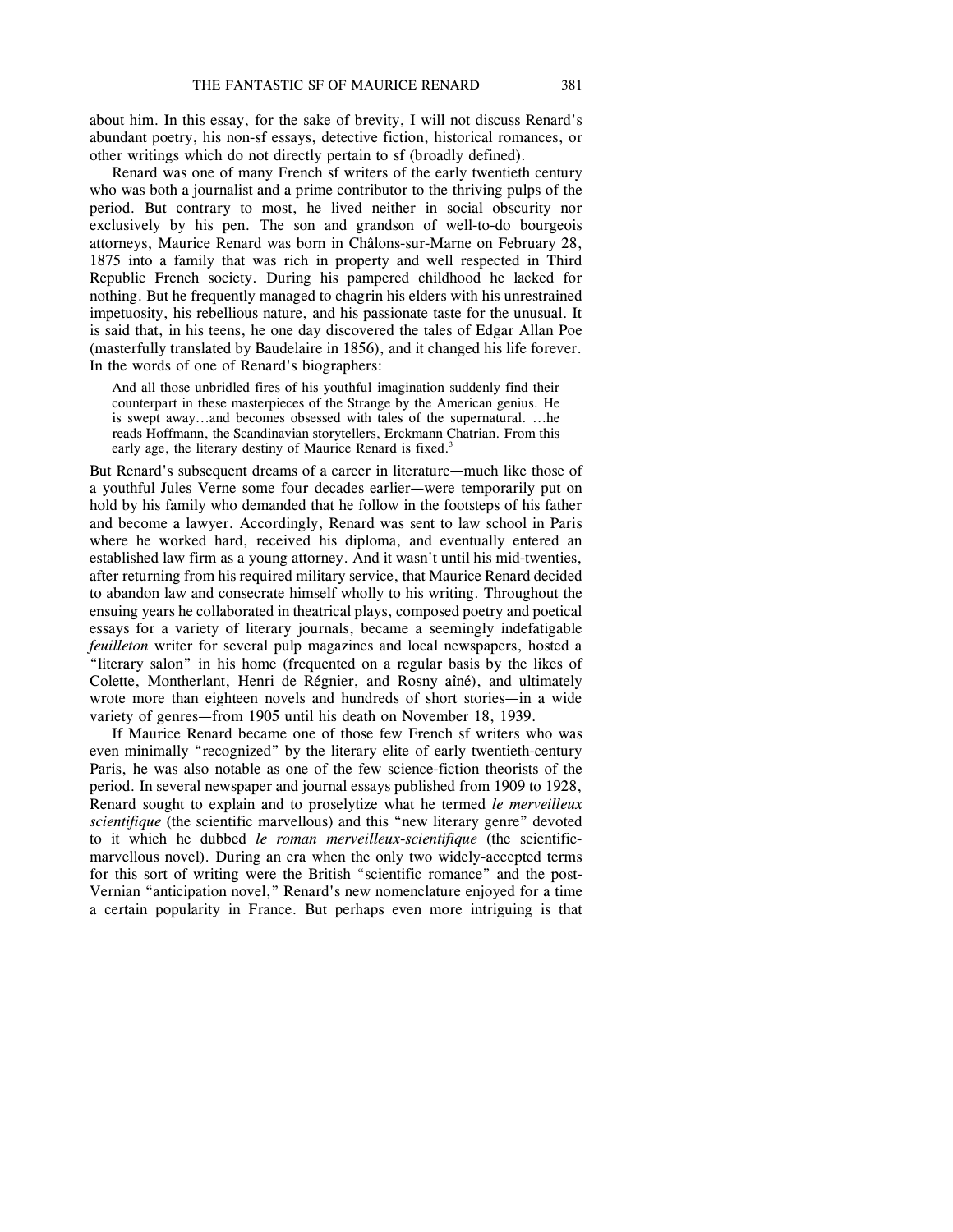Renard's theoretical postulations in these science-fiction essays not only predate by many years similar yet more celebrated efforts in America—e.g., those science-fiction codifications of Hugo Gernsback *et al.*—but also seem strangely prophetic of much more recent 20th-century sf theory. Consider, for example, the following selection of excerpts from two such essays by Renard: his 1909 article titled "Du Roman merveilleux-scientifique et de son action sur l'intelligence du progrès" (On the Scientific-Marvellous Novel and Its Influence on the Understanding of Progress) and his "Le Merveilleux scientifique et *La Force mystérieuse* de J.-H. Rosny aîné" (The Scientific Marvellous and *The Mysterious Force* by J.-H. Rosny the Elder) published in 1914. Incidentally, this is the first time to my knowledge that these essays have been even partially translated into English.

If it isn't premature to discuss things at the moment when they have just come into existence, the scientific-marvellous novel is now ripe for critical study. The present times permit us to define it. The inevitable product of an era where science dominates but does not extinguish our eternal need for fantasy, it is indeed a new genre which has just come into its own....

 I say a *new* genre. Until Wells, one might well have doubted it. Before the author of *The War of the Worlds*, those rare portrayers of what would later be called the "scientific-marvellous" did so only from afar, on occasion, and (it seems) as a game. Cyrano de Bergerac...Swift...Flammarion...Edmond About.... It was Edgard [sic] Poe...who was the true founder of the pure scientific-marvellous novel, in the same way as he had invented the detective novel.... He had some famous descendants in Villiers de l'Isle-Adam who wrote *The Future Eve*, in Stevenson with *Doctor Jeckyll* [sic] *and Mr. Hyde*, and then finally in H.G. Wells.

With Wells, the genre began to flourish in all its full amplitude....

So here is a definition, as vague as it might be, but one with which we must content ourselves until such a time as another, more precise one emerges from some deeper examination.

How does one generate a scientific-marvellous novel? Where do its subjects come from and how are they treated? What is the technique of this new artform? .... In fact, it is the contemporary literary genre which is most akin to philosophy—it is philosophy put into fiction, it is logic dramatized. Born of science and reasoning, it attempts to foreground one with the aid of the other....

We...search for our novelistic themes either in the unknown or the uncertain.... We must act exactly like a scientist who seeks to solve a problem: we apply to the unknown or the uncertain the methods of scientific method....

This general procedure used to construct the framework of a scientificmarvellous story can assume an infinite variety of forms. Examples: we can accept as viable certain scientific hypotheses and then deduce the direct consequences of them (e.g., life on Mars...*War of the Worlds*). We can substitute one idea for another, give to one the properties of the other...(e.g., give the qualities of space to time...*The Time Machine*). We can apply methods of scientific exploration to imaginary objects, beings, or phenomena through rational analogy and logical assumptions (e.g., a study of extraterrestrials...[Derennes'] *The People of the Pole*).... It's all about *extending science fully into the unknown,* and not simply imagining that science has finally accomplished such and such a feat currently in the process of coming to be. It's all about, for example, having the idea of a time machine to explore time,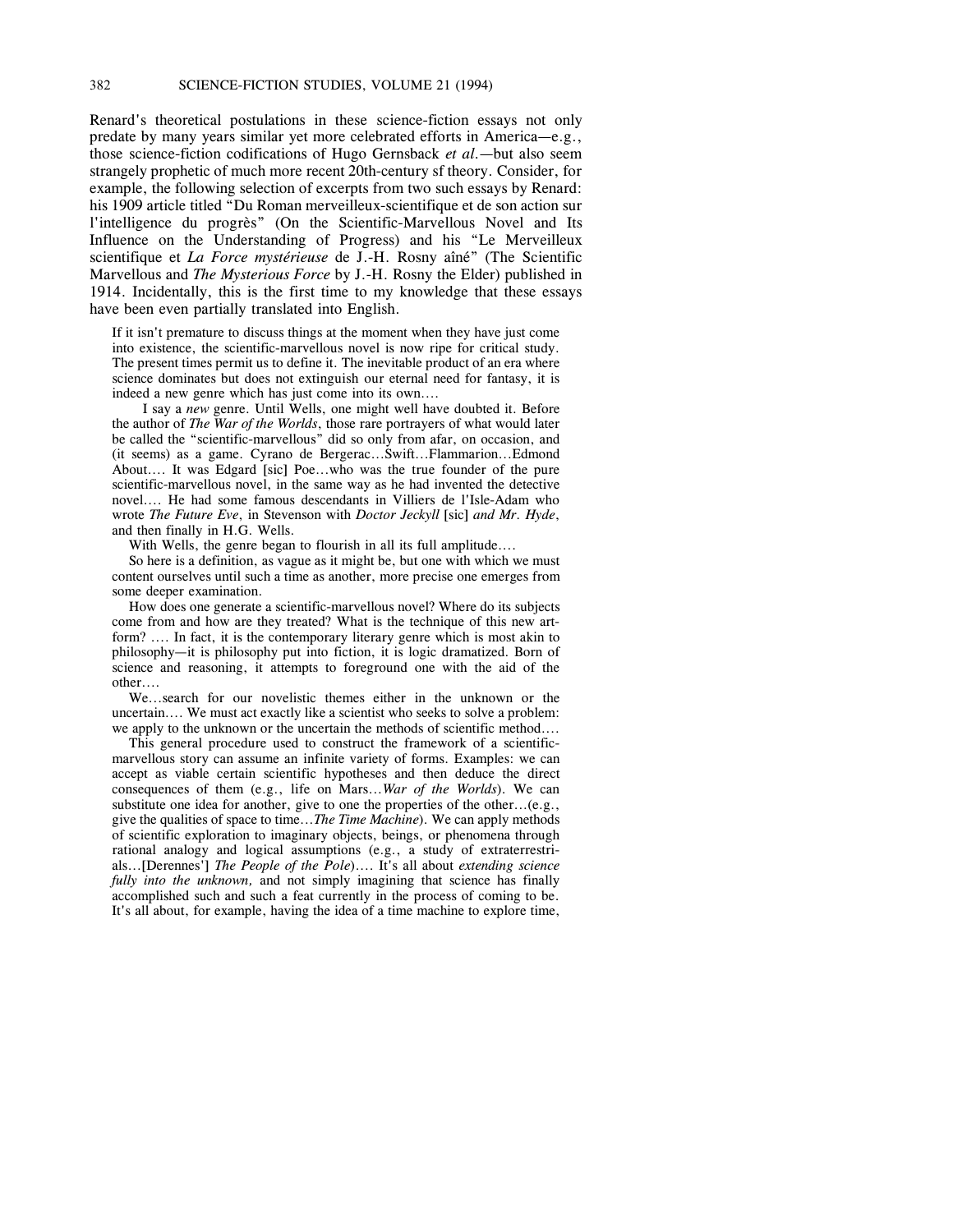and not about a fictional protagonist who has managed to construct a submarine at a time when real engineers are hot on the trail of such an invention. And I strongly assert that this, in essence, is what differentiates Wells from Jules Verne.... Jules Verne never wrote a single sentence of scientific-marvellous....

The influence of the scientific-marvellous novel on [our] concept of progress is considerable. Being forcefully convincing by its very rationality, it brutally unveils for us all that the unknown and the uncertain perhaps hold in store for us.... It opens up for us an immeasurable space outside of our immediate sense of well-being.... It fragments our habitual lifestyle and transports us to other points of view outside of ourselves. ("Du Roman merveilleux" 1205-13)

In so doing, the scientific-marvellous novel exerts a very valuable influence on our thought processes. In imagining what might or can happen, we better conceive what is happening; in visualizing what can be...we see more clearly what is....

When we close a scientific-marvellous novel after reading it, when our eyes turn away from this magnifying lens of conjecture (the only one we can apply to the immense unknown), we do not see things in the same way. The fiction has created in us a feeling of alienation. ("Le Merveilleux" 1225)

Although his use of the awkward portmanteau phrase *romans merveilleuxscientifique* (scientific-"sense of wonder" novels) would prove to be a rather unfortunate choice of terms and did not catch on, Renard nevertheless exhibits an astonishing level of prescience in identifying what science fiction is, where it came from, and how it is distinct from other literary genres. In his discussions of sf's generic ancestors, his assertion that true sf is about "*extending science fully into the unknown*," his explanation of the essential difference between Verne and Wells, and his reader-response descriptions of the psychological effects of science fiction, Renard appears to be an sf theorist well ahead of his times.

The publication of Renard's first sf novel in 1908, *Le Docteur Lerne* (Doctor Lerne), gained him rave reviews and launched him into the limelight of Parisian literary circles. Although strongly derivative of Wells' *The Island of Dr Moreau* (1896)—an influence openly acknowledged by Renard in his dedication—*Le Docteur Lerne* extrapolates the notion of biological engineering much further than Wells, all the way into the fantastic. After years of experimentation in grafting animal parts to plants and vice-versa (producing at times some quite amazing results), Dr Lerne begins interchanging brains between animals, between humans, and even between animals and humans. As a result of these experiments, he ultimately learns how to project his own mind and spirit into other animate (and not-so-animate) objects like people, trees, and even an automobile. The narrative itself is recounted in the first person by Dr Lerne's visiting nephew Nicolas: he gradually (in detective-like fashion) uncovers the truth of his uncle's experiments, and his reactions to them range from morbid curiosity to outright horror.

Part of the originality of the tale, however, is not in the sometimes outlandish plot sequences, but in the manner in which they are told. The originality of this novel is two-fold: in its sf eroticism, 4 and in how it portrays the mind-body split through narrative point of view. One example: Nicolas is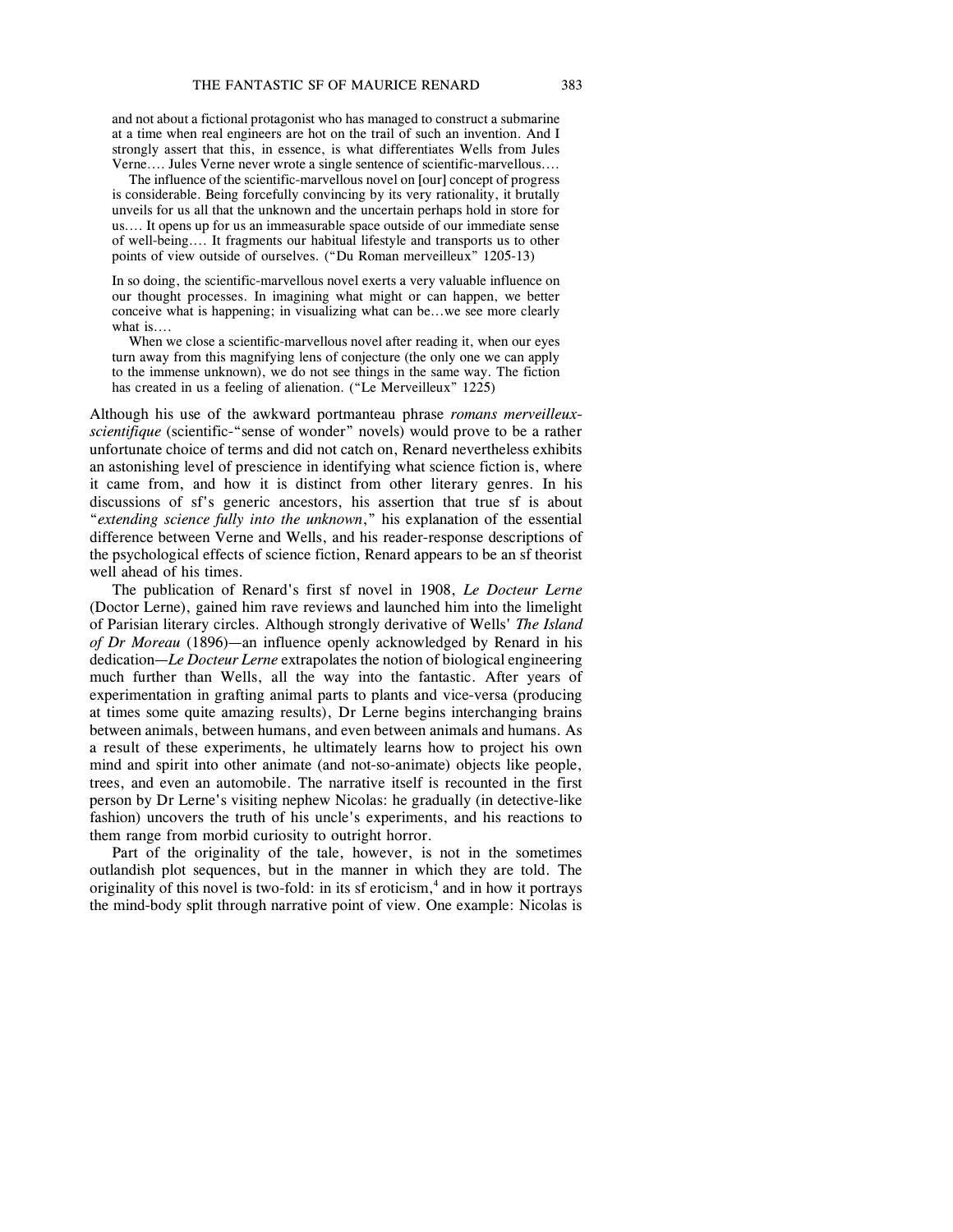forced to have his brain exchanged with that of a bull. Following the surgery, the young man must now struggle to acclimate himself to the alien: not only to his new bovine body and instincts, but also to seeing his old self as the "other"—especially when the latter makes overtly sexual advances toward "his" mistress. Another example: later in the text, after receiving his own brain back again, the narrator is in the throes of a steamy sexual interlude with his aforementioned mistress when he suddenly feels the presence of another person's identity intruding into his mind and taking over his body: it is Dr Lerne who, gazing through a peephole nearby, decides to become a morethan-first-hand observer to the proceedings. Such risqué subject matter and offbeat points of view in *Le Docteur Lerne*—continually oscillating as it does between the vicarious and voyeuristic—make it a quite original sf text and one that foreshadows other erotic science-fiction works by writers like Philip José Farmer, Robert Silverberg, and Kate Wilhelm published over a half century  $later.<sup>5</sup>$ 

Of course, if one were to judge Renard's *Le Docteur Lerne* from its onlyavailable English translation, *New Bodies for Old,* one would never have the opportunity to read such passages. They are not there. In fact, this translation seems to aptly exemplify the marketplace strategy known as "bait-and-switch." On its intentionally provocative dust jacket, after the title "Maurice Renard's Startling Novel, *New Bodies for Old* or *The Strange Experiments of Dr. Lerne*," the publisher chooses to quote the most enticingly suggestive portions of the author's dedication to Wells: "When Fortune...allowed me to discover the subject of this allegorical novel, I felt bound not to set it aside because of a few audacities which a faithful rendering involved. Far from desiring to arouse...instinct in my reader and amuse him with scandalous descriptions, my work is addressed to the philosopher...." But when one then reads the actual narrative, one discovers that *all* such "audacities" and "scandalous descriptions"—i.e., all passages of sexuality like those I have discussed—have been throroughly and meticulously excised. Despite its cover's subtle promises of titillation, the content of Renard's book has been truncated so as not to offend its anglophone audience's supposed sense of moral propriety.

Renard's next novel, *Le Péril bleu* (The Blue Peril) published in 1911, is perhaps his most consummate work of sf and, according to one critic, "still reads as well as when it was originally published" (Jakubowski 415). Although never translated into English, it may well have been the inspiration (by way of Charles Fort) of other such Earth-unknowingly-occupied-by-superior-aliens sf stories like Eric Frank Russell's *Sinister Barrier* (1939).<sup>6</sup> Once again, the originality of Renard's text lies in its unusual perspective. The *Sarvants*, an ethereal alien race, explore what for them is an vast ocean covering a new world: they bring up unusual specimens of those indigenous life-forms living in its depths; their scientists study them, dissect them, classify them, preserve them, and exhibit them in museums; and it is only by accident that they eventually discover that these subaqueous creatures are capable of both suffering and rational thought. And so, magnanimously, the *Sarvants* decide to cease their experiments: i.e., they no longer "fish" for these odd two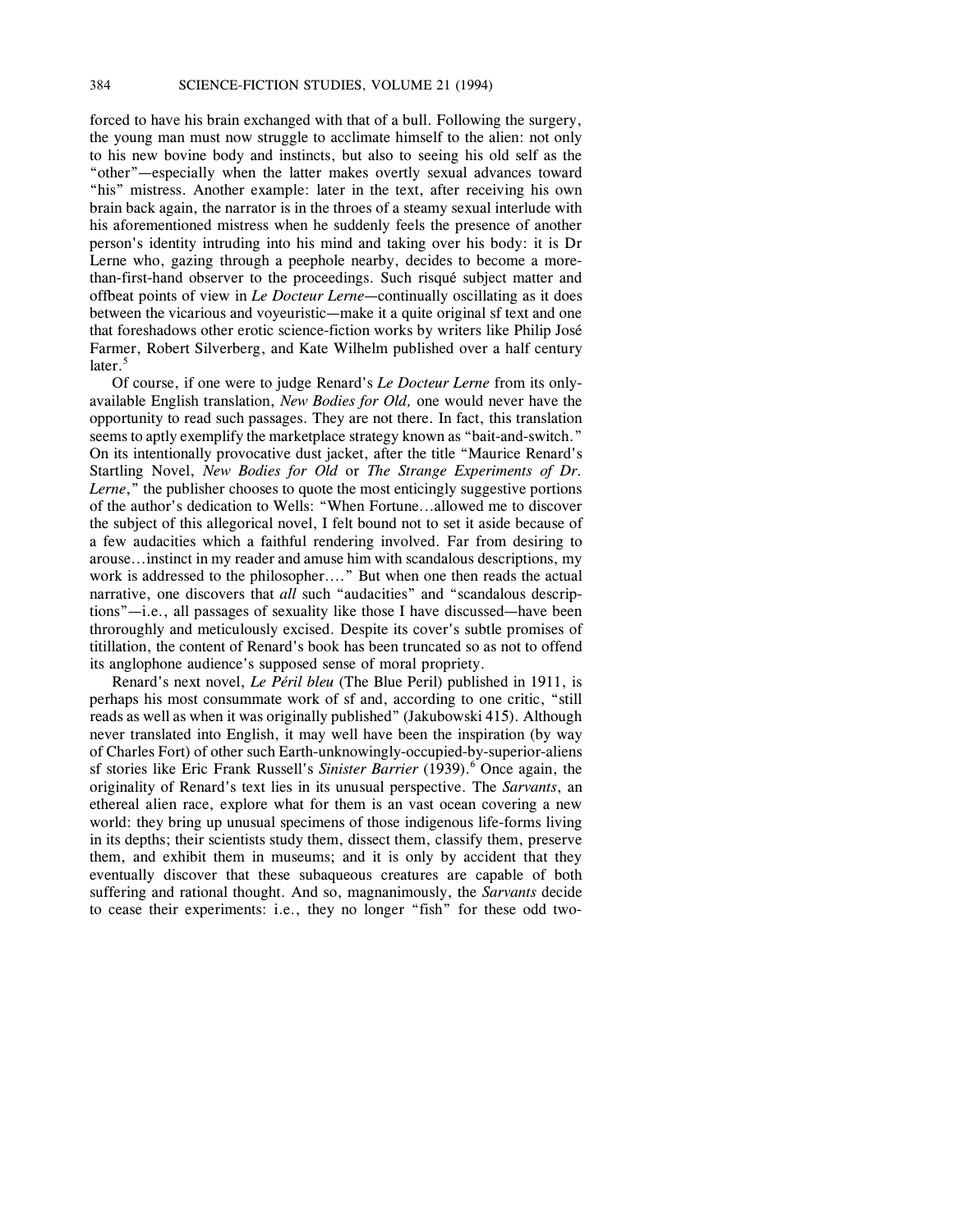legged mammals in the thick atmospheric seas of the planet Earth. *Le Péril bleu* is thus noteworthy not so much in its portrayal of the possible existence of superior alien life in the universe, but rather in its early *anti-anthropomorphic* treatment of this traditional sf theme. In the words of one human protagonist from this novel:

"How foolish we are! Pitiful beings submerged in a gaseous ocean who think themselves the masters of Earth! Not even suspecting that another species, much more advanced than ourselves, not only exists above us but is hardly even aware of us! Another species who gives us as much credit for intelligence as we give to crabs!" (§11:195-96)

In 1920 Renard published what would prove to be his most popular and most translated novel: *Les Mains d'Orlac* (*The Hands of Orlac*, 1929). Easily recognizable to most readers and movie-goers of the sf/horror genre, it is the tale of a celebrated pianist who loses his hands in a train wreck, has them surgically replaced with those of an executed murderer, and later begins to assume the personality of his appendages' psychopathic donor. The book was made into a movie on several occasions: the two most famous being the one in 1926 by Robert Weine (creator of *The Cabinet of Dr. Caligari*) with Conradt Veidt as Orlac, and the one in 1935 by Karl Freund with Peter Lorre in the title role (inexplicably titled *Mad Love*). And Hollywood's apparent fascination with this theme has continued over the years in low-budget thrillers based—albeit often very loosely—on Renard's original premise: e.g., *The Beast with Five Fingers* (1946, also with Peter Lorre), *The Hands of a Stranger* (1963), and even the more recent *Body Parts* (1991, with Jeff Fahey).

One interesting side-note to Renard's *Les Mains d'Orlac* is the fact that the surgeon portrayed in the novel, a certain Dr Cerral, was patterned on a real French surgeon of great renown during the early 1900s. His name was Dr Alexis Carrel (1873-1944) and his experiments with biological transplants and grafting procedures earned him the Nobel Prize in 1912. Both *Le Docteur Lerne* and *Les Mains d'Orlac* thus closely reflect Renard's awareness of and interest in the scientific advances of his time—especially in the areas of biology, psychology, and physics—which he then directly transposed into much of his sf fiction. Renard seems to have been particularly obsessed by altered modes of human perception: how certain physiological modifications to the human body would allow one to more fully experience the "beyond." And his next novel, *L'Homme truqué* (The Altered Man), is yet another case in point.

Published in 1921, Renard's untranslated *L'Homme truqué* was no doubt partly inspired by two authors whose sf works he both knew well and admired greatly: Wells's "The Remarkable Case of Davidson's Eyes" (1895) and Rosny aîné's "Un Autre monde"(1895, "Another World," 1962). In contrast to these stories, however, Renard's protagonist is a WW I French soldier named Jean Lebris fighting near Strasbourg who, after being blinded by an exploding cannon shell and captured by the enemy, is taken to a top German scientist called Dr Prosope who is conducting advanced ophthalmological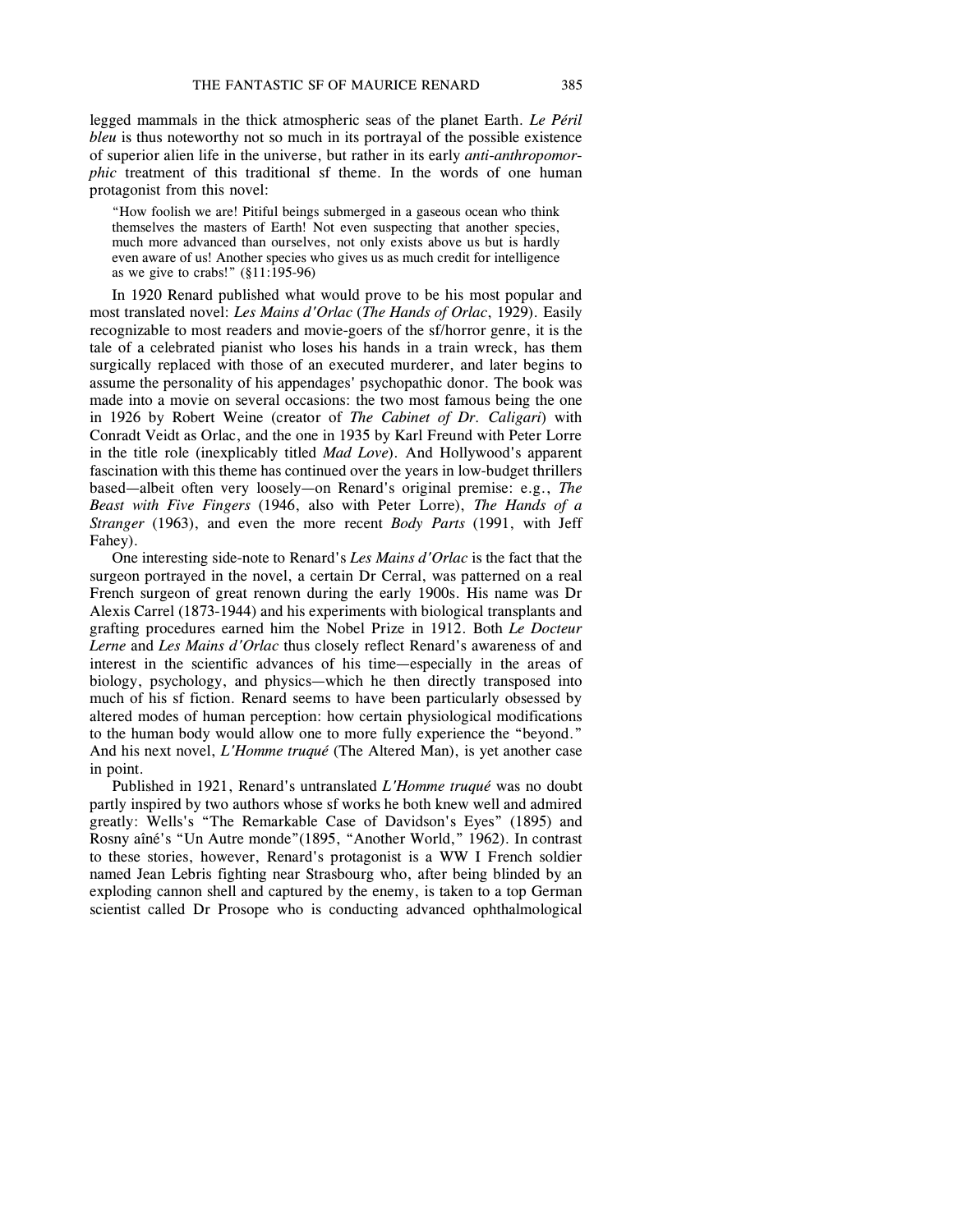research. Lebris is fitted with experimental *electroscopic eyes* which allow him to perceive things far beyond the normal spectrum of human vision. In addition to its strange effects of synesthesia ("seeing" sounds, smells, etc.), his artificial eyes now enable him to see electricity, magnetic fields, the movement of the wind, and all forms of radiation, among other things. Unfortunately for Lebris, these new powers ultimately prove to be a curse because he is unable to block out such visions. And, after continually observing what appear to be invisible, electric *beings* who coexist—unknown to humanity—on the same plane with us, he eventually falls into a coma and dies.

As is the case with most of Renard's sf tales, *L'Homme truqué* is configured as a kind of mystery story, narrated in the first person by a physician and friend of the central character. But its technological *novum*—extending the human senses via the implant of some high-power prosthetic device—was to become a staple of much pulp-era science fiction during the 20s and 30s. For example, one such sf work (which was probably a direct spin-off from Renard's novel) was Alexander Beliayev's "Invisible Light"  $(1938)^7$  in which a blind man is fitted with artificial eyes and is then able to see electricity. On a more somber note, Renard's *L'Homme truqué* also foreshadows certain physiological experiments conducted in Germany during the Second World War in that infamous period of human brutality which we now call the Holocaust.

Renard's most detective-like sf narrative—perhaps patterned on Poe's *The Murders in the Rue Morgue*—was published in 1925 and carried the title *Le Singe* (curiously translated as *Blind Circle*, 1928). It was co-authored with Albert Jean and, like most of Renard's fiction, originally appeared in *feuilleton* format (in 62 episodes) in a Parisian pulp journal. Its plot concerns a police investigation of the mysterious presence of multiple dead bodies—all of the *same* person, a certain Richard Cirugue. After innummerable twists and turns in the narrative, the mystery is finally solved: Richard is actually still alive. Using his recent discovery of an electrolysis procedure to duplicate (but not animate) animal and human tissue, he had fabricated lifeless clones of himself and scattered them around Paris as a publicity stunt to attract investment capital for his scientific research. In an even more bizarre twist, Richard subsequently dies (for real) but his spirit manages to survive and ultimately inhabits the cloned body of his brother, whose wife he lusts after. Needless to say, apart from its somewhat Frankenstein-like motif of creating synthetic bodies out of a chemical vat, *Le Singe* is less a science-fiction novel than, as one critic has said, a "comedy of manners, sex, [and] mystery in the manner of Gaston Leroux" (Bleiler, 620).

Much more interesting is Renard's 1928 untranslated *Un Homme chez les microbes* (A Man Among the Microbes), a witty sf novel which predates by almost three decades Richard Matheson's more celebrated *The Shrinking Man* (1956; filmed 1957 as *The Incredible Shrinking Man*). Although not the first to make use of this traditional sf theme, $8$  Renard nonetheless succeeds quite well in combining the lighthearted tone of early imaginary voyage and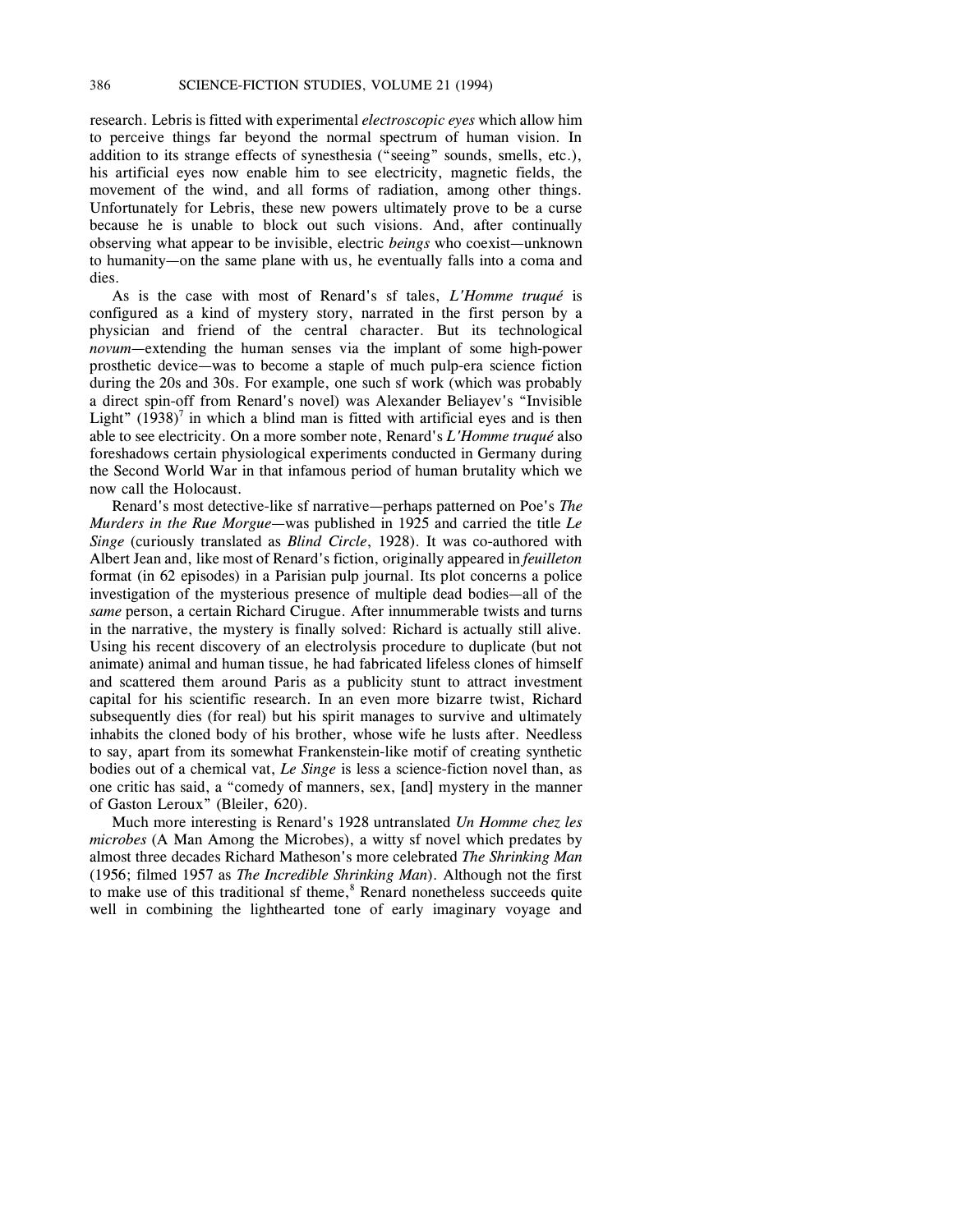plurality-of-worlds narratives with the realistic observations of more modern fictional variants. One witnesses vestiges of the former, for example, in a visit to the invisible utopian realm of *Ourrh* (with the requisite "estranging" descriptions of the life and customs of its antennaed inhabitants) and in the large doses of tongue-in-cheek humor that are present in the text (repeated literary and sometimes self-referential plays on words, Voltairian satire, libertine innuendo, and a general playfulness in characterization). Of the latter, one witnesses such elements as detailed portrayals of altered perceptions during the shrinking process itself (gigantic house furniture, being stalked by the family cat, etc.), fears of the unknown ("How would all this end? Where would this shrinking take him? Would he simply vanish into nothingness?" [§6:64]), and various scientific observations on the passage of time in microscopic versus macroscopic worlds, the functions of the thyroid and pineal glands, etc. The final result is, in the recent words of one pair of literary scholars, "a journey into the microcosm with more sophistication and verbal wit than those of Ray Cummings" (Clute/Nicholls, 1003).

What's more, the quintessentially surrealistic conclusion of Renard's *Un Homme chez les microbes* is one of the most surprising of any sf novel. The hero, Fléchambeau, has finally returned to his normal size, has completed the account of his adventures, and has gently fallen asleep in the presence of his philosopher-scientist companion, Pons. The latter begins to meditate on the moral implications of what he and his friend have experienced. The novel then concludes:

"Puppets," murmured Pons. "We are but small, helpless puppets that a philosophical author makes dance on a plate. With one breath he can blow us into the dust of the void."

The wind then began to rise, growing into a strong gale.

Pons looked over at the bed. Fléchambeau was no longer there. Everything was shaking from the powerful gusts. The village of Saint-Jean-de-Nèves and its neighboring mountain, carried I know not where, were swept away like straw at the mercy of the tempest. A mysterious mouth was blowing on the entire decor as well as on these little fellows that a whimsical hand had earlier shaped. As if to confirm to himself his opinion that he was, in truth, nothing at all, Pons began to exclaim:

"Just as I was saying!"

But the author had already removed from him all voice, movement, and thought. THE END (§9:192-93)

Having evoked in this unusual narrative elements of the 17th and 18th century utopian novel, characteristics of 19th century realism, and references to early 20th century physics, Renard now concludes his fictional "microscopic" sf journey in a manner closely comparable to the most meta-recursive novels of post-modernism. In light of this comically self-referential finale, its seems apparent that the real "Man Among the Microbes" of this tale is the author *himself* grappling with his own fictional creations.

Renard's final sf novel, *Le Maître de la lumière* (The Master of Light), also as yet untranslated, was published in serial format in 1933. It was later reprinted in volume format, posthumously, in 1947. Somewhat similar to his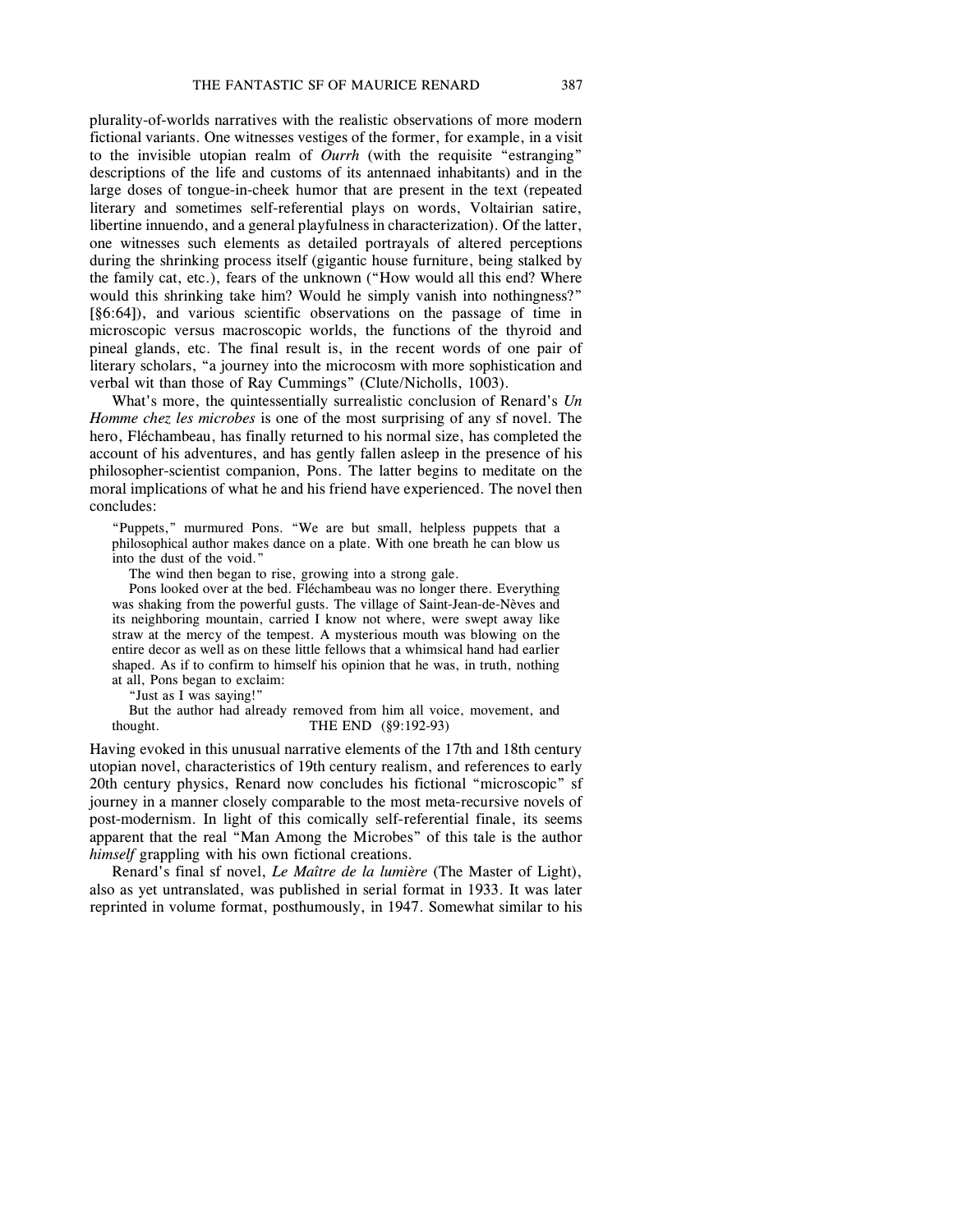earlier novel *Le Singe*, it is an odd and rather eclectic mixture of soap-opera romance, family vendettas, detective-cum-Gothic horror, and adventure, with just enough scientific speculation to be classified (marginally) as sf. The plot takes place in 1929-30 and revolves around the murder, a century earlier, of a Napoleonic navy officer named César Christiani during the unsettled times immediately following the July Revolution. Charles Christiani, his descendant and the young hero of the story, eventually comes to discover the identity of the true murderer of his great grandfather with the aid of a special plate of glass that had originally hung in the window of the deceased's home. This mica-like glass, brought back by César from the jungles of an uncharted Indonesian island, possesses the unusual property of reflecting the images of events occurring long before. The scientific principle behind this "slow glass" is explained as follows:

"These window panes are of a composition through which light is slowed down in the same way as when it passes through water... You know well, Péronne, how one can hear more quickly a sound through, for example, a metal conduit or some other solid than through simple space. Well, Péronne, all this is of the same family of phenomena! Here is the solution. These panes of glass slow down the light at an incredible rate since there need be only a relatively thin sheet to slow it down a hundred years. It takes one hundred years for a ray of light to pass through this slice of matter! It would take one year for it to pass through one tenth of this depth." ...

...There exist many studies and many technical treatises about this substance that Charles Christiani had just discovered, or rather *rediscovered*, and which he baptised *"luminite"*.... Let us simply remember that *luminite*...is a material which produces the following result: light passing through it is greatly *slowed down*, and one can thus actually witness the past. The thicker the glass, the more distant the past. (§6:93)

Needless to say, with the help of this glass composed of "luminite," Charles manages to dispel the local superstitions about ghosts in his ancestral home, to clear his family name, to win some celebrity for himself in the scientific community, to identify the real culprit of the crime (who just happens to be the great grandfather of his rival), and finally to marry his sweetheart.

Unfortunately, the latter years of Maurice Renard's life from 1930 to 1939 were consumed with writing "popular" novels of this sort—the result (among other factors) of sudden finanical and emotional upheavals in his personal life during the decade prior to his death. Fortunately, however, he is not remembered for them. Even more than for his several sf novels described above, Renard's literary reputation is founded on his many short stories which most often portray the darker and more mysterious sides of the fantastic.

Renard published six major collections of short stories during his lifetime: *Fantômes et fantoches* (Phantoms and Puppets, 1905, cited in what follows as *FF*), *Le Voyage immobile* (The Stationary Voyage, 1909, *VI*), *Monsieur d'Outremort* (Mr d'Outremort, 1913, *MO*), *L'Invitation à la peur* (Invitation to Fear, 1926, *IP*), *Le Carnaval du mystère* (The Carnival of Mystery, 1929), and *Celui qui n'a pas tué* (He Who Did Not Kill, 1932). In addition, a posthumous collection from those hundreds of short stories originally written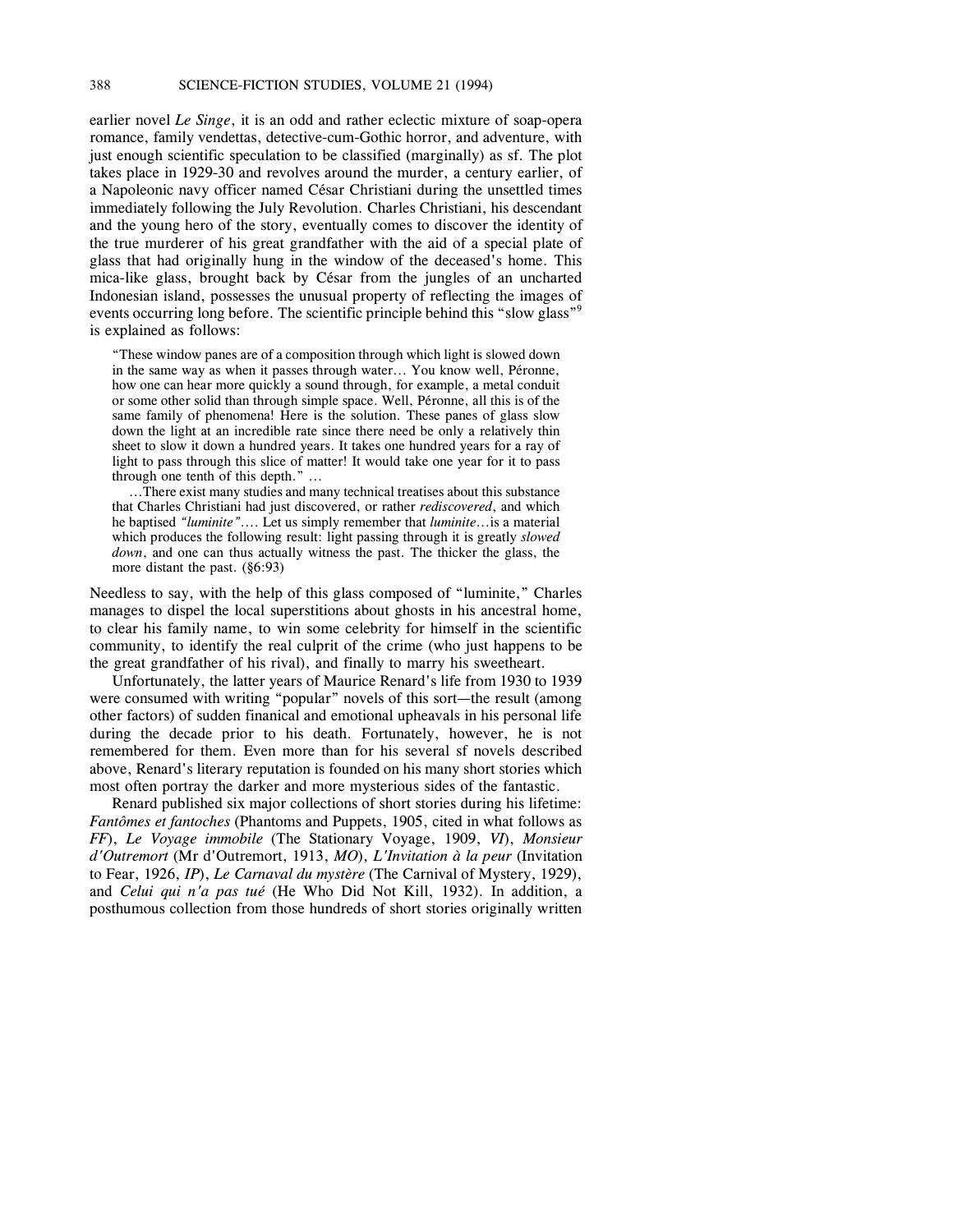by Renard during the 20s and 30s for the Parisian daily newspaper *Le Matin* (The Morning), amusingly called *Mille et un Matins* (Thousand and One Mornings, *MM*), appears as one section of the Renard omnibus volume, *Romans et contes fantastiques* (Fantastic Novels and Stories, 1990).

As one scholar has observed: "It is dangerous to attach narrow labels to the works of Maurice Renard which are, most of the time, a mixture of fantasy, the supernatural, science fiction, and detective fiction" (Baronian 176). And this is perhaps nowhere better exemplified than in Renard's many short stories which range in time from the prehistoric to the prophetic, in style from the baroque to the burlesque, and in subject from the mythological to the pathological.

The "purest" sf in Renard's shorter works can be found in certain extrapolative stories like his 76-page novella "Le Voyage immobile" (1908 [*VI*], The Flight of the Aerofix, 1932). Giving material substance to certain imaginary voyages like those expressed by Fontenelle in his *Entretiens sur la pluralité des mondes* (1686, *Conversations on the Plurality of Worlds,* 1715), Renard proposes an experimental anti-gravity flying machine called an "aérofixe" which, by remaining stationary in the sky, "moves" from one location to another as the Earth spins below it. Another short story "M. d'Outremort, gentilhomme physicien" (1913 [*MO*], Mr d'Outremort, Gentleman Physicist), portrays a deceptively gentle scientist who, in his family castle, conducts experiments in *telemechanics*, described as "the science of operating machines at a distance, without connecting wires, and exclusively by the manipulation of hertzian waves" (456). When ferociously attacked by his town's superstitious villagers, he activates—with his remote control—the family roadster (now specially equipped with scythe blades) and massacres them without pity. Finally, Renard blends black humor with extrapolative science in "La Grenouille" (1926 [*IP*], The Frog), where a physics teacher succeeds in giving his dead mother the semblance of life by applying the electric-shock procedures of Galvani to her corpse.

True to his strong interest in varying modes of human perception, Renard also wrote many short stories which foreground the dual themes of invisibility and mirrors. For example, in a satirical critique of Wells' *The Invisible Man*, Renard's humorous "L'Homme qui voulait être invisible" (1926 [*IA*], The Man Who Wanted to be Invisible) attempts to set the record straight: human invisibility necessarily creates total blindness in its recipient. In Renard's tale, a certain eccentric scientist named Patpington believes that he has invented an invisibility machine; he activates it, becomes temporarily blind, and, believing himself now to be invisible, promptly engages in all sorts of untoward behavior like walking around nude in his in-laws' house. The "humor" in this story (similar to that in *The Emperor's Clothes*) revolves around the fact that the machine didn't work, and Patpington remains perfectly visible to his friends who kindly accomodate his eccentricies.

In another variant on the invisibility theme published several years earlier, Renard's "L'Homme au corps subtil" (1913 [*MO*], The Man with the Etherized Body) portrays a scientist named Bouvancourt who has also invented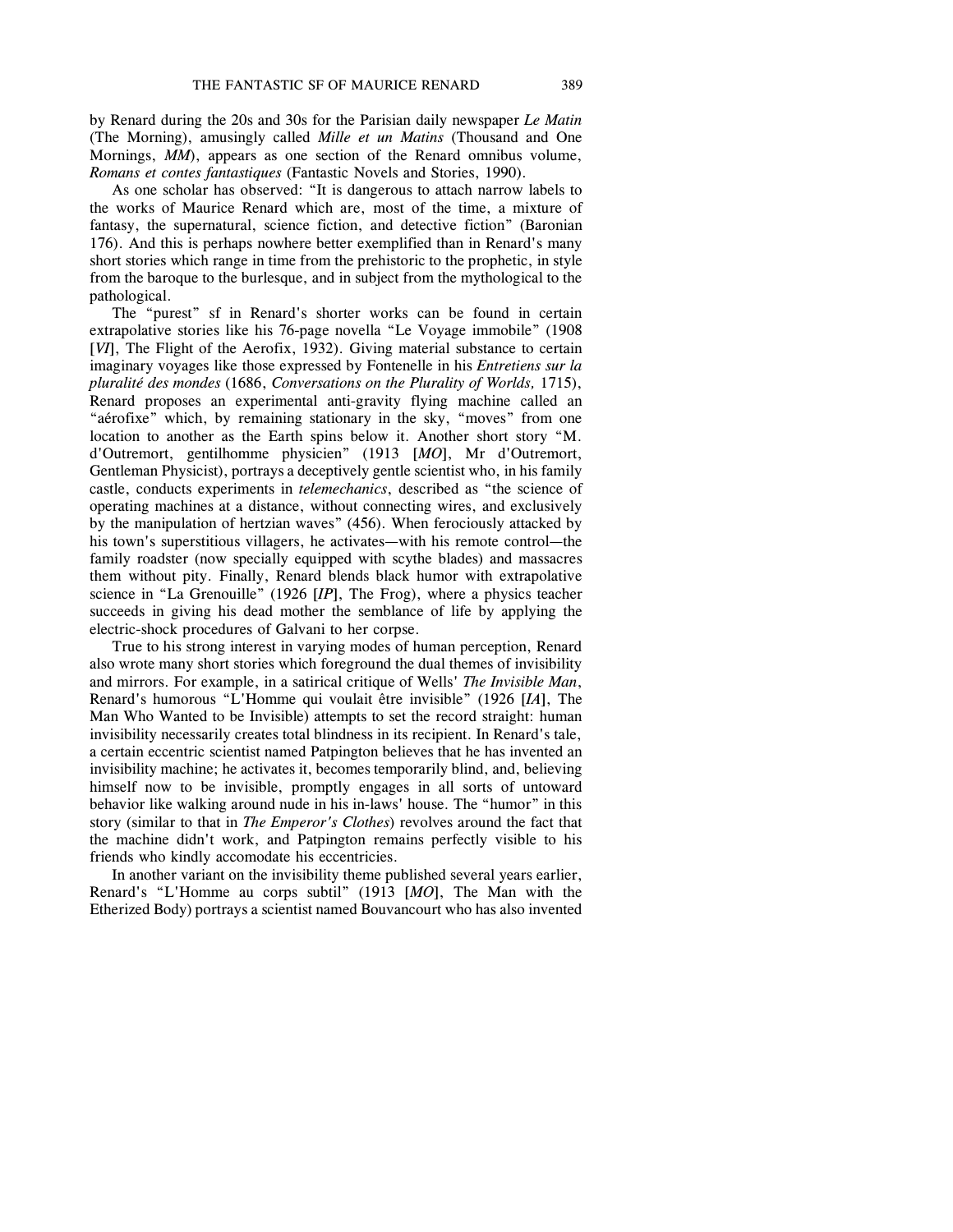a machine to produce temporary invisibility—but in so "etherizing" his body, he now tends to pass *through* the objects around him. As the plot unfolds, an evil scoundrel forces Bouvancourt to make him invisible (to better perpetrate his felonious deeds), and Bouvancourt reluctantly agrees. Once the operation is complete, however, the latter promptly falls to the center of the Earth: throughout all his experiments, Bouvancourt had *never* "etherized" his own *shoes*. Now finally realizing the fatal potential of his invisibility machine, Bouvancourt decides to destroy it. Renard's somewhat tongue-in-cheek treatment of his fictional hero in this story becomes even clearer when one realizes that, in an earlier short story appropriately called "La Singulière destinée de Bouvancourt" (1905 [*VI*], The Strange Destiny of Bouvancourt), this same character supposedly discovers a way to enter a mirror, becomes a prisoner within a world of reflections, and ultimately *dies*. Thus, through his unexpected authorial reincarnation of Bouvancourt several years later, Renard appears to be deliberately adding to his fiction yet another paradoxical twist to the recurring presence of the visible/invisible motif.

Finally, two other Renard narratives which belong to the science-fiction category are his prehistoric tales: the novella "Les Vacances de M. Dupont" (1906 [*VI*], Mr Dupont's Vacation) and the short story "Le Brouillard du 26 octobre" (1913 [*MO*], The Fog of October 26th). In the first, a recently discovered cave in southern France is found to contain huge dinosaur eggs. Due to a variety of climatic and geologic factors, they have been perfectly preserved. The eggs unexpectedly hatch, and the giant sauriens promptly wreak great havoc not only on the surrounding countryside and on the palentologist studying them, but also on the mild-mannered Dupont who had ironically decided to be spend a quiet vacation on his friend's rural estate. In the second story, a strange and unnatural fog suddenly envelops a geologist and a botanist while they are working near the Ardennes forest. When the fog lifts, they realize that they have been inexplicably projected back millions of years to the Earth's Cenozoic era. They begin to explore and eventually encounter a tribe of *winged* prehistoric apes—a branch on the evolution tree never before suspected by modern Science. Suddenly attacked, the two scientists are forced to shoot one of these creatures who, before dying, grabs a gold pocketwatch dropped during the fracas. The eerie fog then returns, and the scientists find themselves back in the 20th century once again, wondering if their experience had been some sort of strange hallucination. But nearby they come across the ancient remains of an anthropoid skeleton with a bullet hole in its skull and a fossilized gold pocketwatch grasped in its bony fingers. While Renard dedicates this latter tale to Edgar Allen Poe and his "Tale of the Ragged Mountains," it also seems largely derived from his friend Rosny aîné's prehistoric "La Contrée prodigieuse des cavernes" (1896, The Extraordinary Land of the Caverns), a lost-world narrative portraying a civilization of humanoid, highly intelligent vampire bats.

Within the (admittedly) very broad category of fantastic/horror and fantasy fiction, Renard's narratives seem to touch upon almost all the basic ingredients. For example, recalling in many ways stories like Poe's "The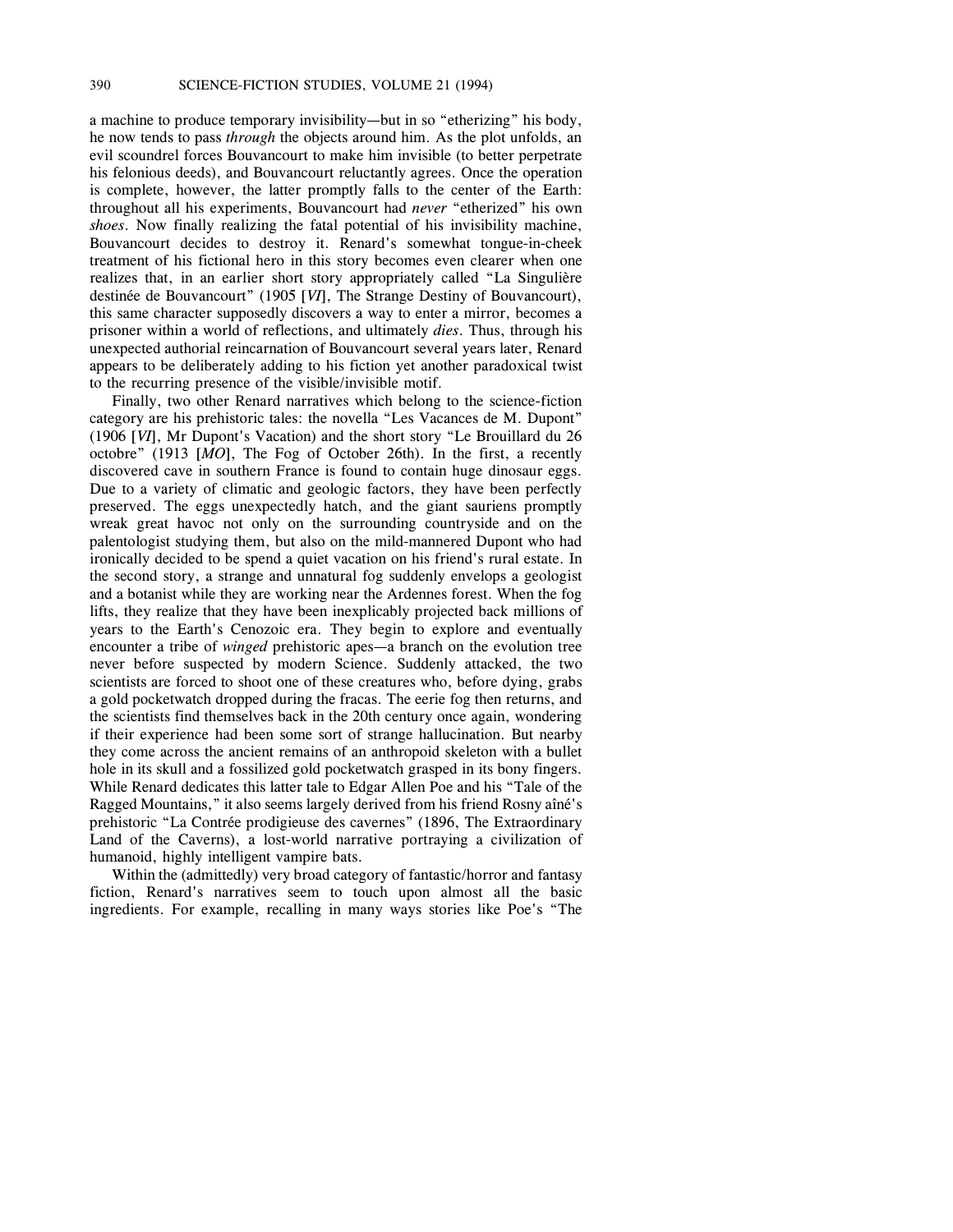murderous courtly intrigue like "Mystification" (n.d. [*MM*], The Hoax), "Le Lapidaire" (1905 [*FF*], The Gem Cutter), "Le Balcon" (1926 [*IA*], The Balcony), and "L'Affaire du miroir" (1926 [*IA*], The Mirror Affair). There are stories about new species of ocean life, like "Le Requin" (n.d. [*MM*], The Shark) in which mutated sharks have learned to hunt in packs, and like "Jeff le scaphandrier" (n.d. [*MM*], Jeff the Diver) where an undersea diving machine suddenly seems to take on a life of its own. There are stories of strange extrasensory phenomena and hynotized zombies like "Un Mirage" (n.d. [*MM*], A Mirage) where the ghostly image of the Eiffel Tower materializes before the eyes of a French *paysan* who later learns that his son, at that exact moment, had leapt to his death from the heights of this Parisian monument, and like "Le Rendez-vous" (1908 [*VI*], The Appointment) where—in "Valdemar" fashion—a woman mesmerized to show up for a weekly rendezvous of illicit lovemaking, suddenly dies and is buried, but persistently returns from the grave each week at the appointed hour (much to the horror of her ex-lover, who cannot escape her). There are many tragicmisunderstanding stories like "L'Ogre" (n.d. [*MM*], The Ogre) where a young girl murders a kindly old man because she believes him to be an ogre, like the one in her favorite fairy-tale. There are stories of mythological fantasy, like "La Mort et le coquillage" (1907 [*VI*], Death and the Shell) where a musician puts his ear to a conch shell, is captivated by the strange ocean sounds he hears within it, and promptly dies for having listened to the voices of the Sirens, and like "La Cantatrice" (1913 [*MO*], The Soprano) where a mysterious young opera singer with an incredibly lovely voice turns out to be a captured mermaid. And there is even one rather self-reflective story which targets the rapport between the writer of fiction and his own creations, "La Fêlure" (1905 [*FF*], The Crack), where a paranoid novelist meets in person his own fictional villain and must quickly erase a chapter in his book to avoid being murdered himself.

But it is in the time-honored genre of ghost stories that Renard's versatility and imaginative breadth is best illustrated, ranging from his Sherlock Holmeslike accounts of the deductively dismissable to his terror-filled tales of the palpable but inexplicable. For example, in his detective story "Le Spectre photographié" (n.d. [*MM*], The Photographed Ghost), snapshots taken inside a supposedly haunted factory clearly show a skeletal phantom roaming the premises; but they are finally discovered to be simply those of a local burglar whose was photographed by an automated security-system camera erroneously wired to an X-ray machine. In a more spiritualist mode—patterned on the well-publicized efforts of both Edison and Houdini to contact the dead<sup>10</sup>—Renard's "Aux Ecoutes des ténèbres" (1926 [*IA*], Listening to the Shadows) portrays a World War I soldier who receives a long-distance telephone call from his comrade at the front, only to learn that his friend had been killed days before. In the traditional Gothic vein, empty yet sentient suits of medieval armor and mysterious whispered voices are found in the "Château hanté" (1913 [*MO*], Haunted Castle). In the romantic and sentimental ghost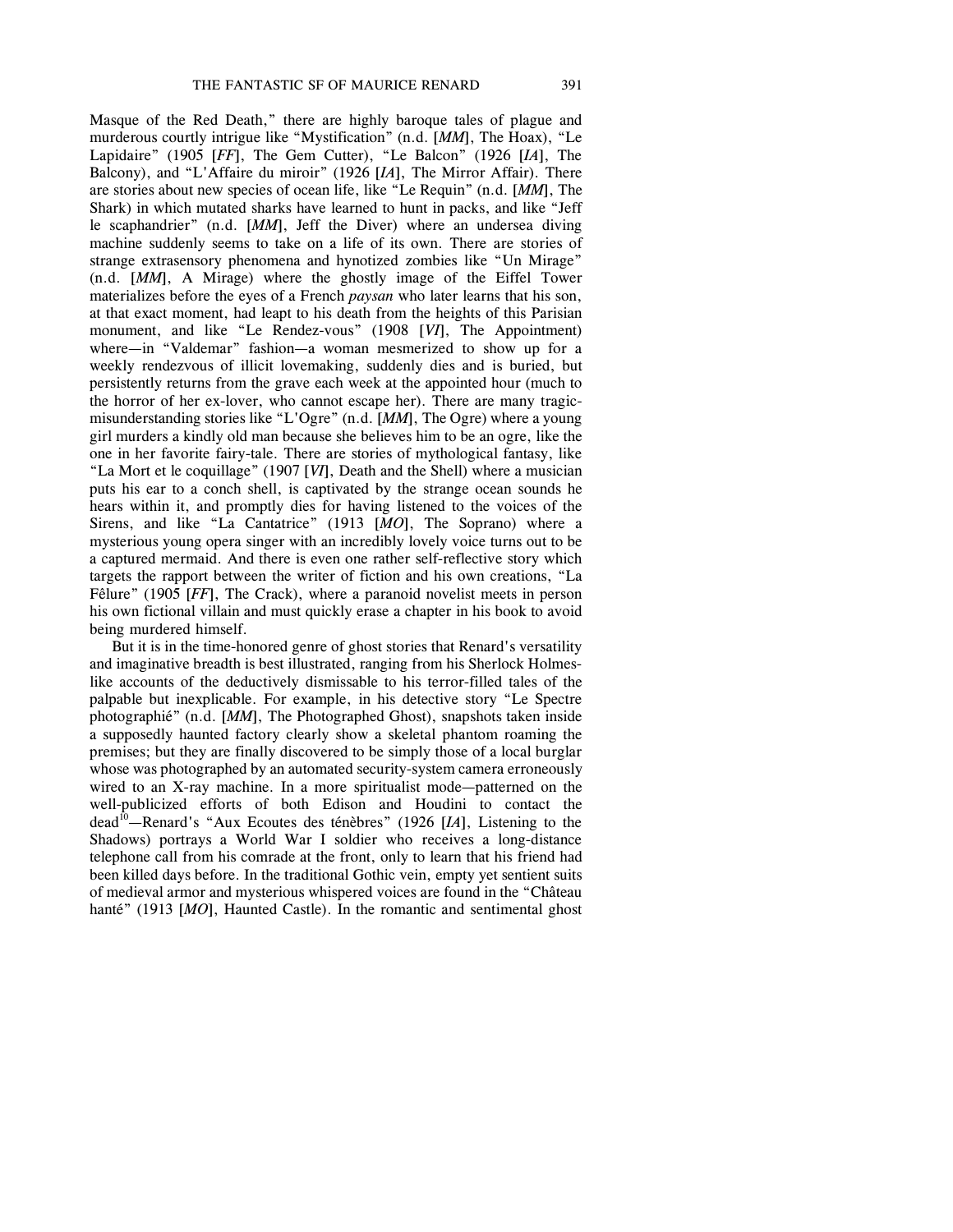story titled "Au-delà" (n.d. [*MM*], Beyond) a young widower has difficulty getting over the loss of his spouse, until he is consoled by his dead wife's spirit. And even the legend of the ghost ship known as The Flying Dutchman has its Renardian variants in stories like "Brouillard en mer" (n.d. [*MM*], Fog at Sea), where a fatal collison on a fog-bound sea is averted by the sudden astral materialization of a sister ship which had sunk years before in that exact same location, and like "La Damnation de `l'Essen"' (1926 [*IA*], The Damnation of the "Essen"), where a satanic German captain and his murderous ship are transmuted into the spectral realm where, as the Devil's emmisaries, they can now stalk the high seas forever.

As most readers will immediately surmise, a great many of these short stories by Maurice Renard have been continuously recycled by authors of speculative fiction since the early decades of the 20th century. Some of them have become films or individual episodes on American television shows like *The Twilight Zone*, *Tales from the Dark Side*, and *Tales from the Crypt*. I have outlined here only a representative sample of Renard's total short story output; a detailed intertextual analysis of literary and cinematic borrowings from them would necessarily require much more space than can be afforded in this brief introductory article.

But two facts seem clear. First, if current Anglo-American science-fiction scholarship is to ultimately move beyond its own restrictive ideological and logocentric boundaries, it is imperative that more (and better) translations become available of foreign-language sf authors like Maurice Renard.

Secondly and lastly, in the evolution of the sf genre, Maurice Renard's place is an unusually polyvalent and trans-historical one. As one critic has observed, he "is at the junction of two eras" (Fauchereau, 25). I would go one step further and describe Renard's works as the bridge between two entire *worlds*: not only in terms of chronology (the nineteenth *fin-de-siècle* and the twentieth century) and of esthetics (the Goncourts and the Surrealists), but also in terms of those two fundamental sides of the human psyche —the rational and the irrational. While his works of *merveilleux scientifique* may owe a great deal to the speculative fictions of H.G. Wells and J.-H. Rosny aîné (and very little to the scientific fictions of Jules Verne), much of Renard's oeuvre owes an even greater debt to that master of the fantastic, Edgar Allen Poe.

PRIMARY WORKS. The following is a chronological list of the novels and short-stories published by Maurice Renard which can be described as predominantly Science Fiction [SF], Fantastic/Horror [FH], or Detective fiction [DF], ending with two edited collections published in 1990.

- *Fantômes et fantoches* (Phantoms and Puppets). Short stories. Paris: Plon, 1905. (Signed with pseudonym Vincent Saint-Vincent). [FH]
- *Le Docteur Lerne, sous-Dieu* (Doctor Lerne, Undergod). Novel. Paris: Mercure de France, 1908 (Paris: Crès, 1919; Paris: Tallendier, 1958; Paris: Belfond, 1970; Verviers, Belgium: Marabout, 1975). Trans. (anon.) as *New Bodies for Old* (NY: Macaulay, 1923). [SF]
- *Le Voyage immobile, suivi d'autres histoires singulières* (The Immobile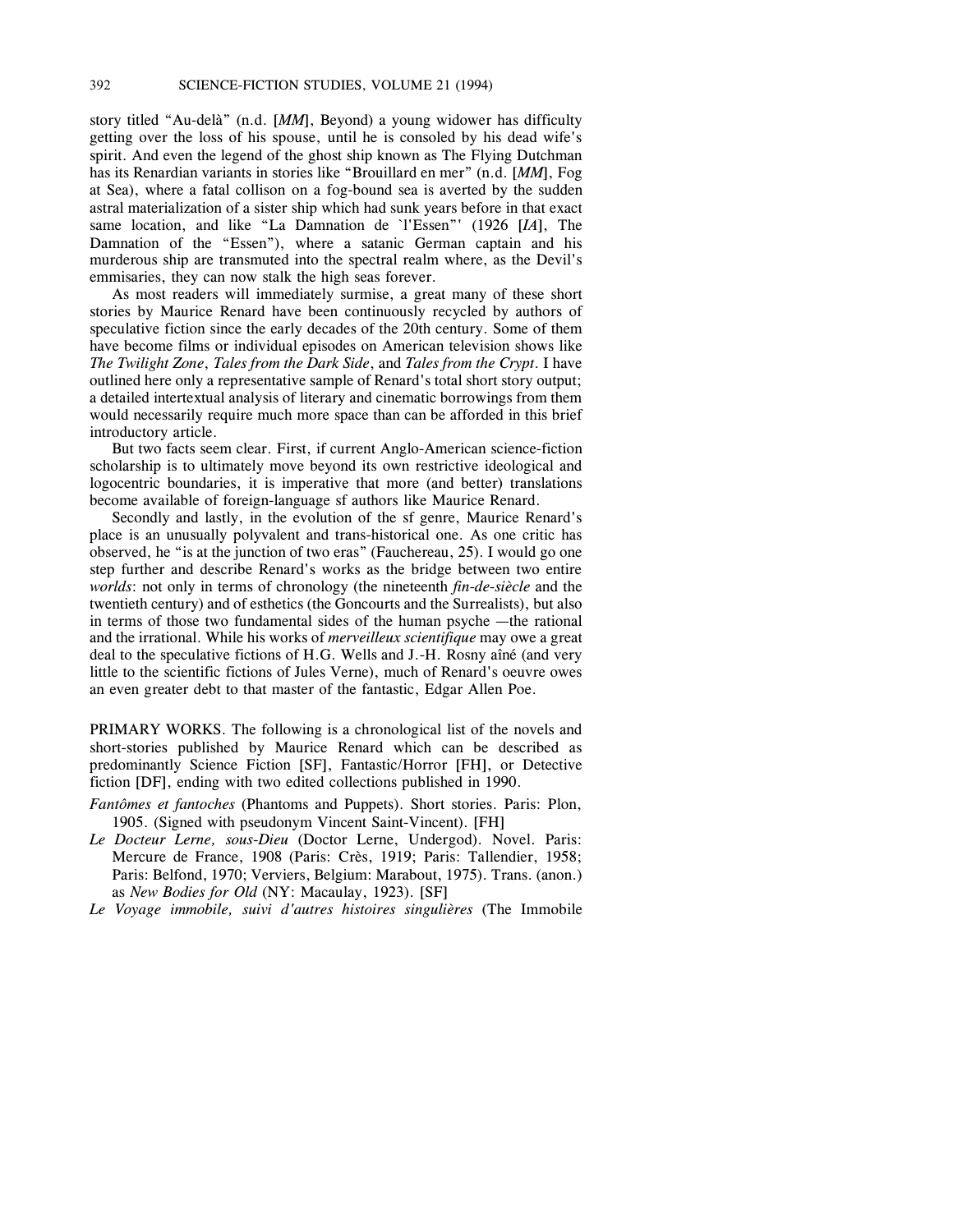Voyage, followed by Other Strange Stories). Short stories. Paris: Mercure de France, 1909 (Paris: Crès, 1922). Trans. (anon.) as *The Flight of the Aerofix* (NY: Stellar, 1932). [SF/FH]

- *Le Péril bleu* (The Blue Peril). Novel. Paris: Michaud, 1911 (Paris: Crès, 1920; Paris: Tallendier, 1958; Paris: Belfond, 1974; Viviers, Belgium: Marabout, 1976). [SF]
- *Monsieur d'Outremort et autres histoires singulières* (Mr. Outremort and Other Strange Stories). Short stories. Paris: Michaud, 1913 (Paris: Crès, 1921 with the title *Suite fantastique*). [SF/FH]
- *Les Mains d'Orlac* (The Hands of Orlac). Novel. Paris: Nilsson, 1920 (Paris: Plon, 1933; Paris: Belfond, 1970; Verviers, Belgium: Marabout, 1978). Trans. and adapted by Florence Crewe-Jones as *The Hands of Orlac* (NY: Dutton, 1929; London: Four Square, 1961 [film version]; trans. by Iain White, London: Souvenir, 1981). First published in 58 episodes in *L'Intransigeant* (May 15-July 12, 1920). [SF/FH]
- *L'Homme truqué* (The Altered Man). Novel. Paris: Crès, 1921 (Paris: Tallendier, 1958). The Crès edition also includes two short stories: "Château hanté" (Haunted Castle) and "La Rumeur dans la montagne" (The Murmur in the Mountain). The Tallendier edition includes *Un Homme chez les microbes* instead of the short stories. [SF/FH]
- *Le Singe* (The Ape/The Fake). Paris: Crès, 1925. Novel. Trans. Florence Crewe-Jones as *Blind Circle* (NY: Dutton, 1928; London: Gollancz, 1929). Co-authored with Albert Jean. Originally appeared in 62 episodes in *L'Intransigeant* (April 15-June 19, 1924). [SF/DF]
- *L'Invitation à la peur* (Invitation to Fear). Paris: Crès, 1926. Short stories. Both reprints of this collection (Paris: Tallendier, 1958 and Paris: Belfond, 1970) carry the original title, but do not contain the same short stories. [SF/FH]
- *Un Homme chez les microbes* (A Man Among the Microbes). Paris: Crès, 1928 (Paris: Ed. Métal, 1956; Paris: Tallandier, 1958). Novel. The Ed. Métal version includes the short stories "L'Image au fond des yeux" (The Image in the Depths of the Eyes) and "L'Homme qui voulait être invisible" (The Man Who Wanted To Be Invisible), whereas the Tallendier edition includes the novel *L'Homme truqué* as noted above. [SF]
- *Le Carnaval du mystère* (The Carnival of Mystery). Short stories. Paris: Crès, 1929. Several of these short stories—and some from the collection *L'Invitation à la peur*—are reprinted in *Le Papillon de la mort* (Paris: Nouvelles Editions Oswald, 1985). [FH/DF]
- *Celui qui n'a pas tué* (He Who Did Not Kill). Short stories. Paris: Crès, 1932. Many of the short stories in this collection were first published in *La Petite Illustration* in 1927-31. [FH/DF]
- *Le Maître de la lumière* (Master of Light). Novel. First published in 54 episodes in *L'Intransigeant* (March 8-May 2, 1933). Reprinted posthumously in volume (Paris: Tallandier, 1947). [SF]
- *Contes des "Mille et Un Matins"* (Stories from "A Thousand and One Mornings"). Short stories. Collected and published posthumously (in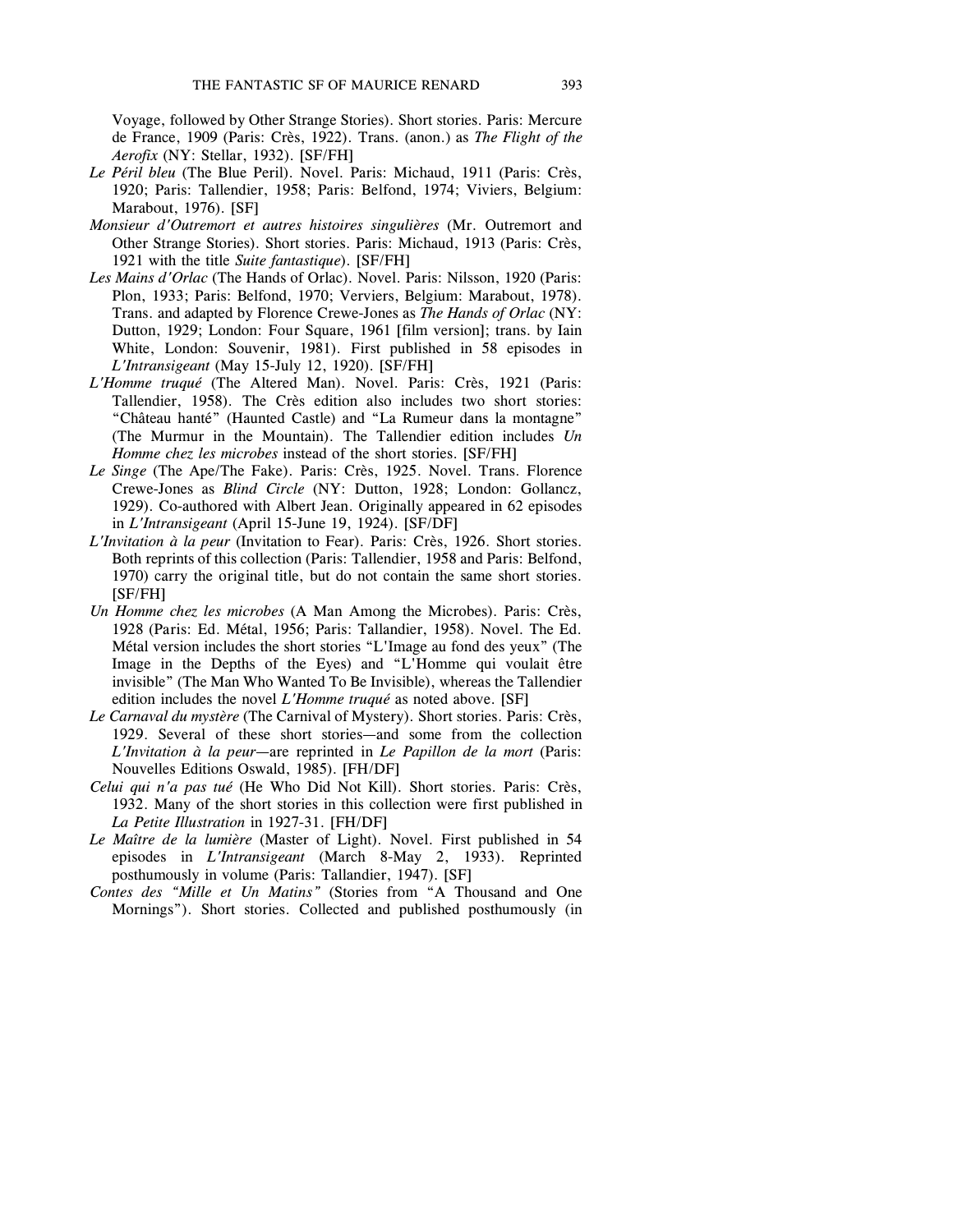#### 394 SCIENCE-FICTION STUDIES, VOLUME 21 (1994)

*Romans et contes fantastique*, 1990). [SF/FH/DF]

*Romans et contes fantastiques.* Paris: Laffont "Bouquins," 1990. Contains five complete SF novels (*Le Docteur Lerne, Le Péril bleu, Les Mains d'Orlac, Un Homme Chez les Microbes,* and *Le Maître de la lumière*) as well as a wide selection of his better SF and Fantastic/Horror short stories. This edition also contains various essays of literary criticism written by Renard, testimonies on Renard by a few of his contemporaries, a brief biography of the author's life, and three bibliographies (all of Renard's literary works, and subsequent film and television adaptations made from them).

#### **NOTES**

1. Cf Maxime Jakubowski 408-09, 428; Everett F. Bleiler 619-20; John J. Pierce, *Foundations* 73-74; and most notably John Clute and Peter Nicholls 1003. All translations from the French are by the author unless otherwise stated.

2. E.F. Bleiler, for instance, characterizes the translations in the only-available English versions of Renard's novels (dating from the 1920s) as "barbarous" and "bad, both as translation and as English" (620). Having read Renard's works in the original French, I recently borrowed and perused a copy of *New Bodies for Old* (the quirky English translation of *Le Docteur Lerne*) to see just how bad it was. I was both perplexed and appalled: the anonymous translator, while overly fastidious in his/her word-by-word rendering of Renard's prose, had nevertheless chosen to *radically censor* the primary text. More on this later.

3. Pol Neveux, "Maurice Renard rémois," *Vient de paraître* (avril 1925), quoted by Jacques Baudou, "Biographie de Maurice Renard." *Romans* (Renard omnibus cited above), 1242.

4. Cf Jean-Marc Gouanvic, who points out "Maurice Renard, in contrast to Wells, presumes that the question of brain transplants has been resolved: his *Doctor Lerne* starts up where *The Island of Dr. Moreau* leaves off. Further...what interests Wells is the social and ethical behavior of this `parody of humanity.' Renard, on the other hand, makes use of this theme...in a manner that is essentially erotic in nature. The brain transplants provide the occasion for reversals of roles and sexual conventions" (113-14, my translation). These observations are from Gouanvic's 1983 unpublished Ph.D dissertation titled "La Science-fiction française: 1918-1968," one of the best critical treatments of French sf that I have seen to date—and one which I inadvertently neglected to mention in the bibliographies of my earlier article "Science Fiction in France" (SFS 16:254-76, 338-68, #49, November 1989).

5. See, for example, Philip José Farmer's "The Lovers" (1952; *The Lovers*, 1961), Robert Silverberg's "In the Group" (1973), and Kate Wilhelm's "Baby You Were Great"(1967).

6. Cf Pierce, *Great Themes of Science Fiction*, 126-27.

7. Cf Pierce, *Foundations of Science Fiction*, 73.

8. Before Renard, other early sf writers of the microscopic include, for example, Fitz-James O'Brien's "The Diamond Lens" (1858), Edwin Pallander's *The Adventures of a Micro-Man* (1902), and Ray Cummings' series beginning with "The Girl in the Golden Atom" (1919; *The Girl in the Golden Atom,* 1921), not to mention those earlier well-known contributors to the genre: Swift, Voltaire, *et al*.

9. The term used in Bob Shaw's (much more interesting) short story "Light of Other Days" (1966) as well as in his anthology *Other Days, Other Eyes* (1972).

10. Cf Van Herp, *Panorama de la science-fiction*, 217.

WORKS CITED AND CRITICISM ON OR BY MAURICE RENARD.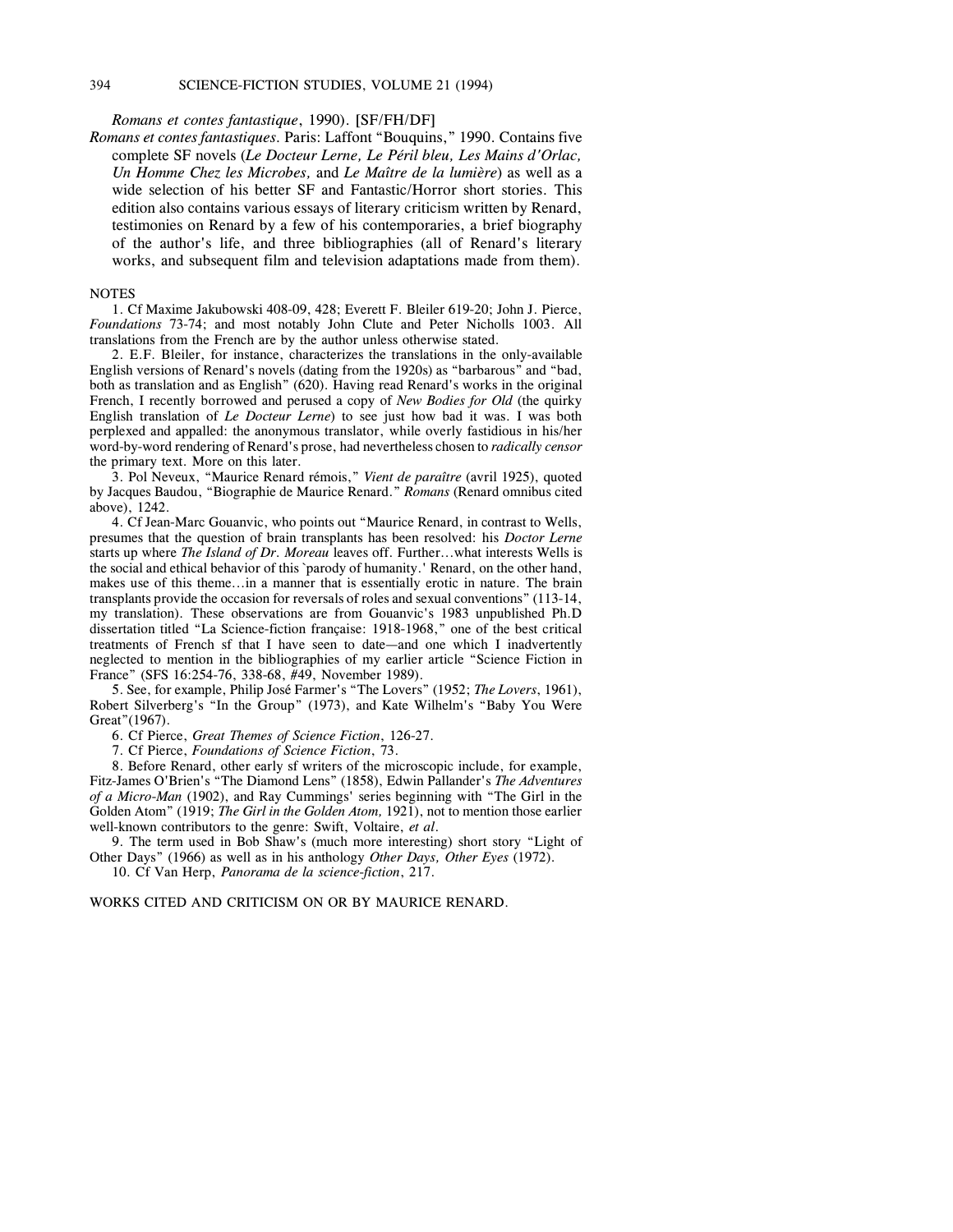*L'Ami des Livres* 4, June 15, 1923.

- Beliayev, Alexander. "Invisible Light." Trans. Doris Johnson. *Russian Science Fiction.* Ed. Robert Magidoff. NY: New York UP, 1964. Trans. from "Nevidimyi Svet." *Vokrug Sveta* 1, 1938.
- Baronian, J.B. "J.-H. Rosny aîné et Maurice Renard: un fantastique raisonné," *Panorama de la littérature fantastique de langue française.* Paris: Stock, 1978. 173-77.
- Baudou, Jacques."Biographie de Maurice Renard." *Romans et contes fantastiques* (Renard omnibus cited above). 1241-47.
	- —————. "Le Conteur fantastique," *Désiré* 12, 2nd trimester, 1976.
- —————. "Maurice Renard et le merveilleux scientifique," *Désiré* 14, 4th trimester, 1976.
- —————. "Maurice Renard romancier et théoricien du merveilleux scientifique," *Les Cahiers de l'Imaginaire* 5:41-45, Sept 1981.
- Bleiler, Everett F. "Maurice Renard." *Science-Fiction, The Early Years.* By Bleiler. Kent, OH, and London: Kent State UP, 1990. 619-20.
- Bourgoin, Stéphane. Préface. *Le Papillon de la mort.* By Maurice Renard. Paris: Nouvelles Editions Oswald, 1985. 5-7.
- Branthomme, Michel. "Maurice Renard." M.A. Thesis. Univ. of Aix-en-Provence, 1973.
- Bridenne, Jean-Jacques. *La Littérature française d'imagination scientifique.* Paris: Dassonville, 1950.
- *Les Cahiers de l'Imaginaire* 5, Sept 1981. Special issue devoted to Maurice Renard. Clute, John, and Peter Nicholls. "Maurice Renard," *The Encyclopedia of Science Fiction.* Ed. Clute and Nichols. NY: St Martin's Press, 1993. 1003.
- Evans, Arthur B. "Science Fiction in France." SFS 16.3:254-76, #49, Nov 1989.
- Faucherau, Serge. "Maurice Renard." *La Quinzaine littéraire* 96:25-26, June 1, 1970.
- Fontenelle, Bernard le Bouvier de. *Entretiens sur la pluralité des mondes*. Paris: C. Blageart, 1686. Trans. by Wm. Gardiner as *Conversations on the Plurality of Worlds.* London: Bettesworth, 1715.
- Gouanvic, Jean-Marc. "La Science-fiction française: 1918-1968." Diss. McGill U, 1983.
- Jakubowski, Maxim. "French SF." *Anatomy of Wonder: A Critical Guide to Science Fiction*. Ed. Neil Barron. 2nd ed. NY: Bowker, 1981. 399-425. 3rd ed. NY: Bowker, 1987. 405-40.
- Juin, Hubert. Preface: "Dans la ménagerie insolite." *Le Docteur Lerne*. By Maurice Renard. Paris: Belfond, 1970. Reprinted in Renard's *Romans et contes fantastiques* (omnibus cited above). 59-64.
- Klein, Gérard. "Maurice Renard: des mains coupées jouant sur un piano." *Le Monde*, Aug. 15, 1970. 13.
- Neveux, Pol. "Maurice Renard rémois." *Vient de paraître,* April 1925. Quoted by Jacques Baudou. "Biographie de Maurice Renard." *Romans et contes fantastiques* (Renard omnibus cited above). 1242.
- Pallander, Edwin. *The Adventures of a Micro-Man*. London: Digby, Long & Co., 1902.
- Pierce, John J. *Great Themes of Science Fiction.* Westport, CT: Greenwood Press, 1987.

—————. *Foundations of Science Fiction.* Westport, CT: Greenwood Press, 1987. Raabe, Juliette. "Maurice Renard: un combat contre la folie." *Magazine littéraire* 42:35-36, July 1970.

Rambaud, Patrick. Preface: "Conditionnel Immédiat." *L'Invitation à la peur*. By Maurice Renard. Paris: Belfond, 1970. 7-16.